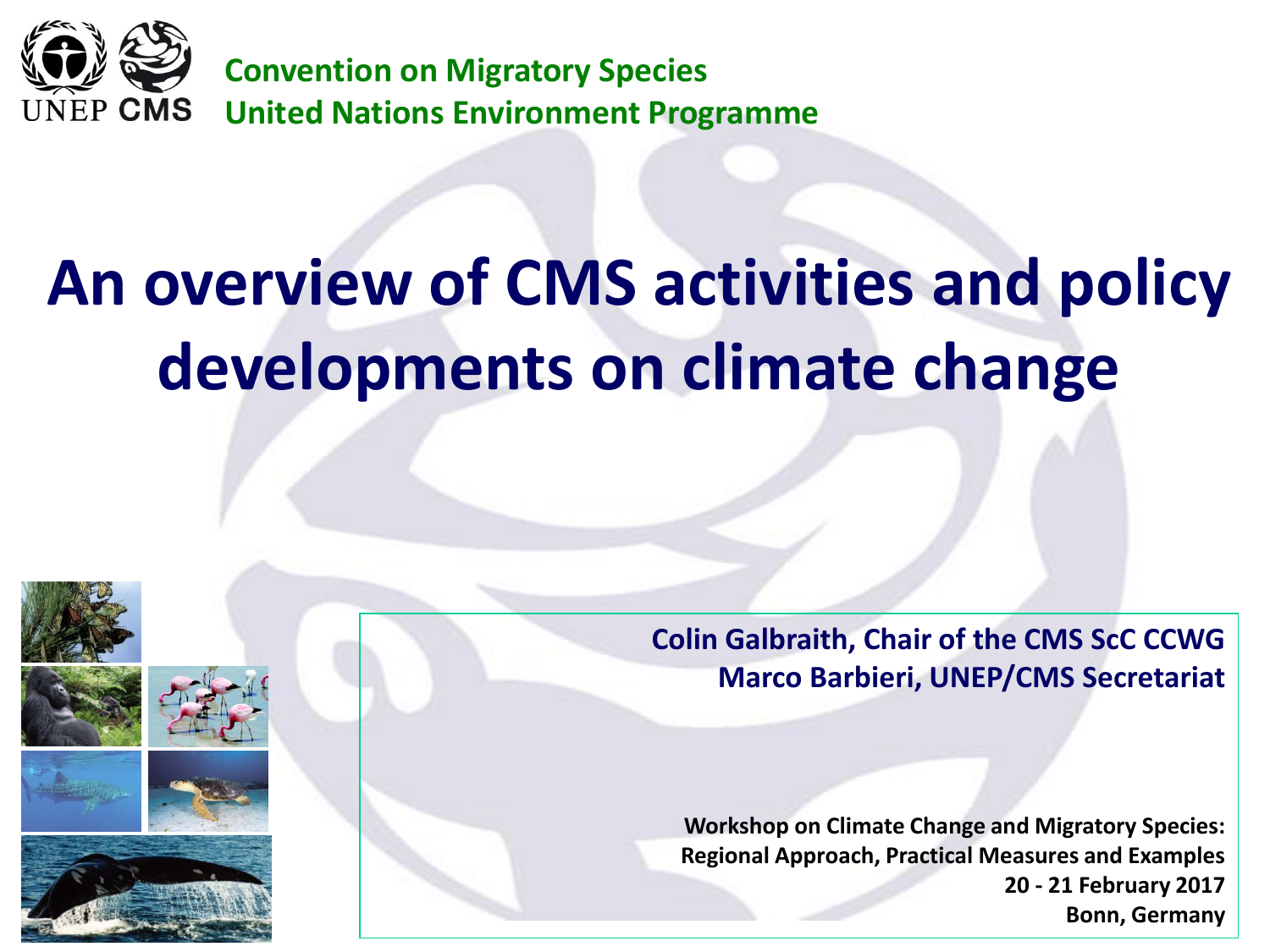

# **CMS policy response I**

- 1997: Recommendation 5.5
	- set up Scientific Council Working Group, tasked with review of scientific work and building network
- 2005: Resolution 8.13
	- Requests the ScC to
		- set research priorities
		- identify most threatened species
		- consider changes in species distribution
		- produce guidance for adaptation measures
	- encourage collaborative research projects on the effects of CC on MS
	- Calls on Parties to implement adaptation measures

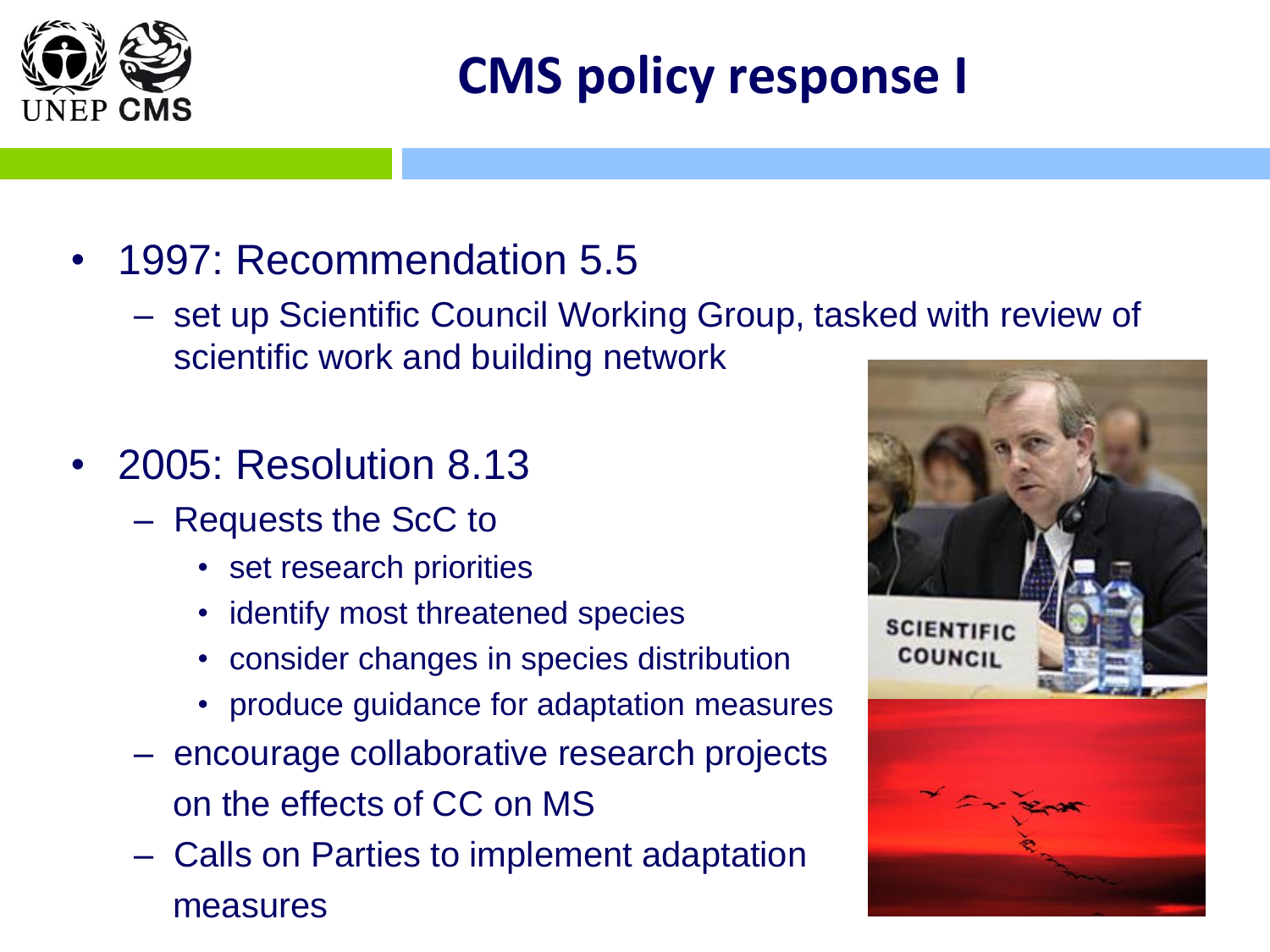

### **CMS policy response II**

#### Studies and publications

- Climate Change and Migratory Species (2005)
- Migratory Species and Climate Change: Impact of a Changing Environment on Wild Animals (2006)
- Indicators of the Impact of Climate Change on Migratory Species (2008)

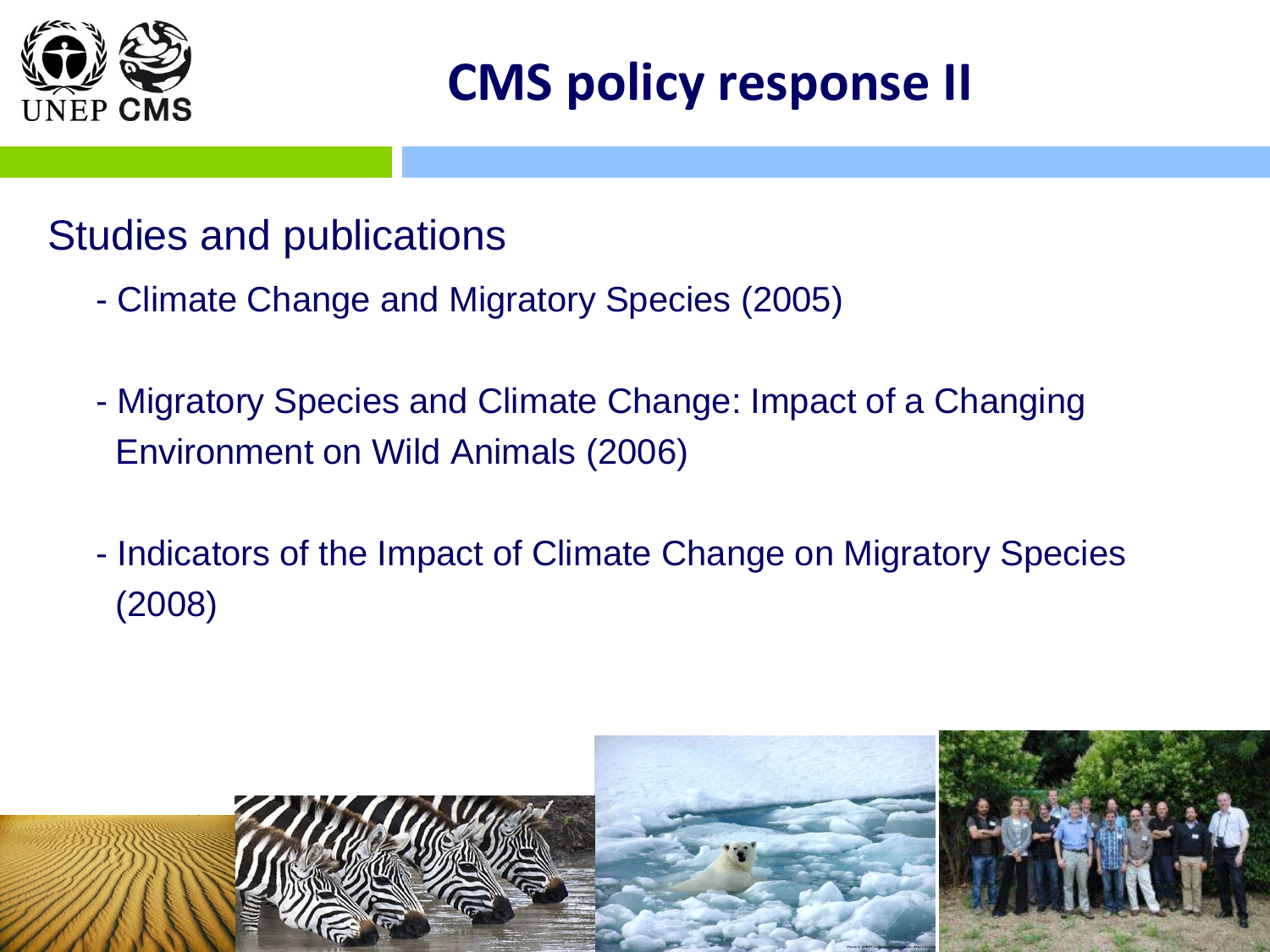

### **CMS policy response III**

- 2008: Resolution 9.7
	- uncertainty should not stop action
	- identify most threatened species (with priority on App. I species)
	- Design and implement adaptation strategies
	- Consider impacts of CC mitigation and adaptation activities
	- technical & financial assistance to SIDS & developing countries

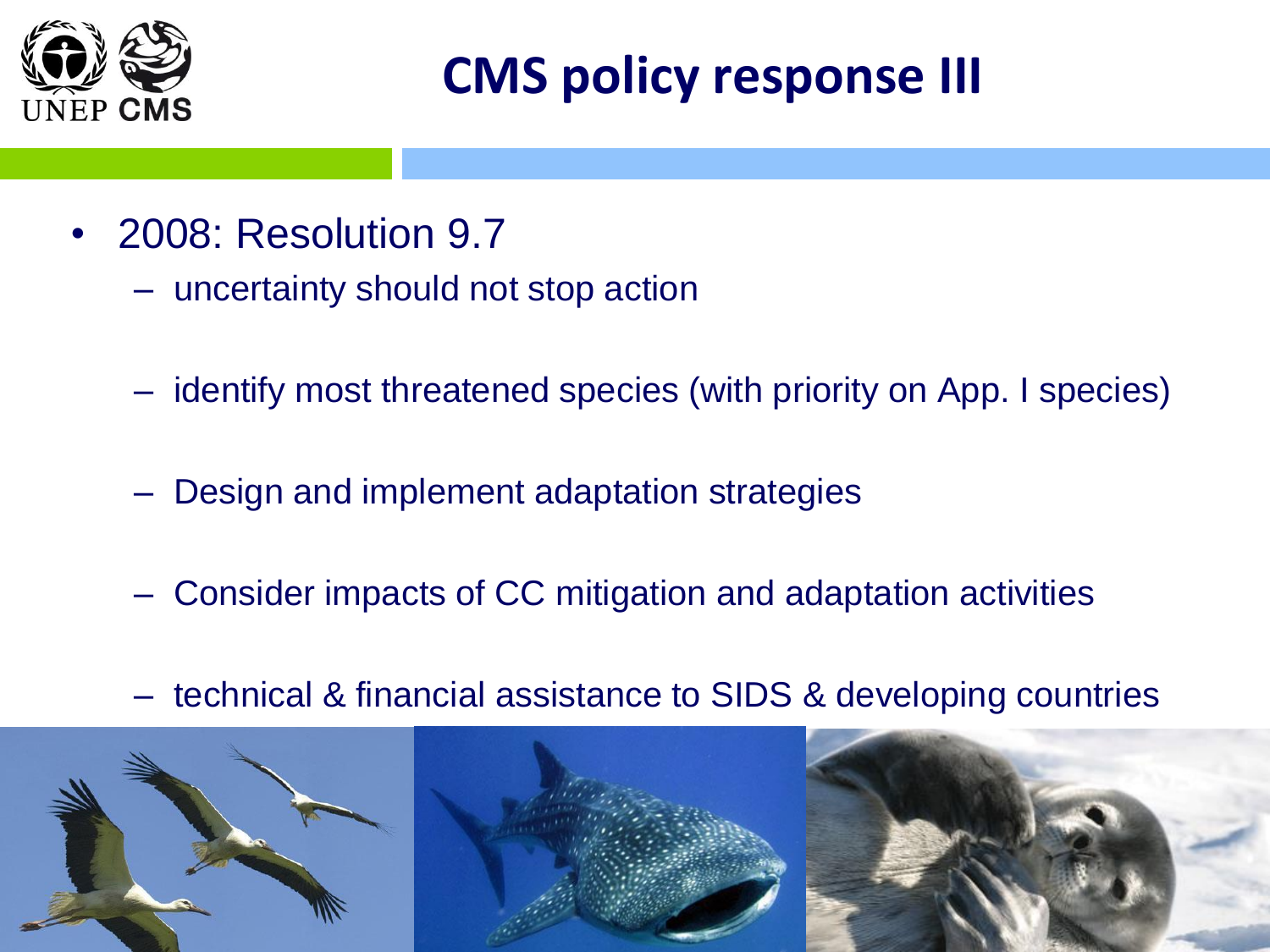

### **CMS policy response IV**

#### Implementing Resolution 9.7: the way ahead

- ZSL research project: preliminary assessment of vulnerability to climate change of CMS Appendix I species
- Technical Workshop on the "Impact of Climate Change on Migratory Species: the current Status and Avenues for Action" (Arles, France, June 2011)
- Cooperation with other bodies (ZSL, IUCN) and other MEAs (CITES, CBD, Bern and Ramsar Conventions)

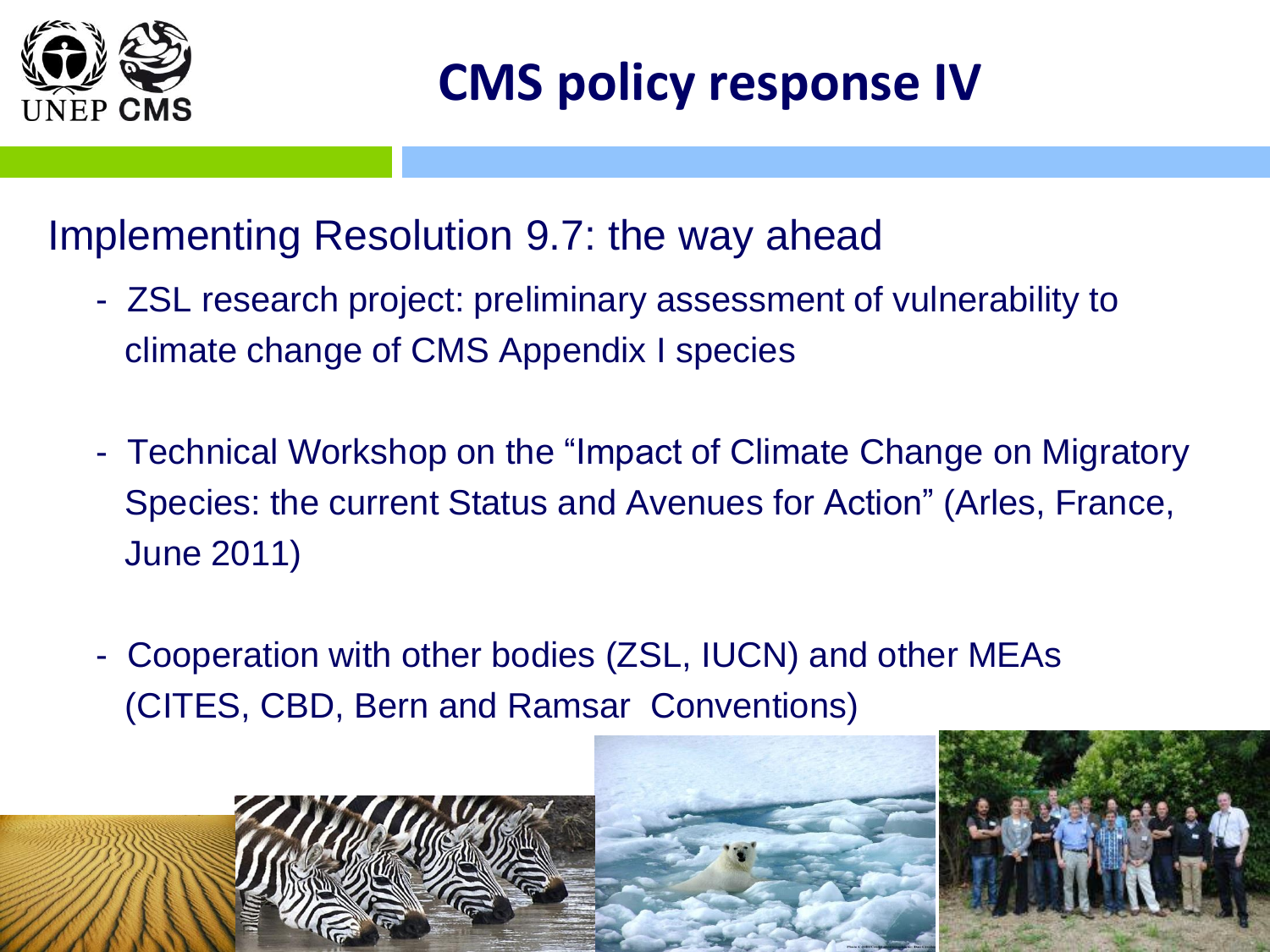

# **CMS policy response V**

- 2011: Resolution 10.19
- *Management and monitoring of species populations* 
	- Promote a standardized methodology for evaluating susceptibility of species to CC
	- Identify Appendix I and II listed species that are most susceptible to CC
	- Prepare SSAPs for most vulnerable Appendix I species
	- Ensure that monitoring is maintained, using comparative methods
	- Develop guidelines on measures needed to assist migratory species adapt to CC
	- Continue to identify indicator species as a proxy for wider MS assemblages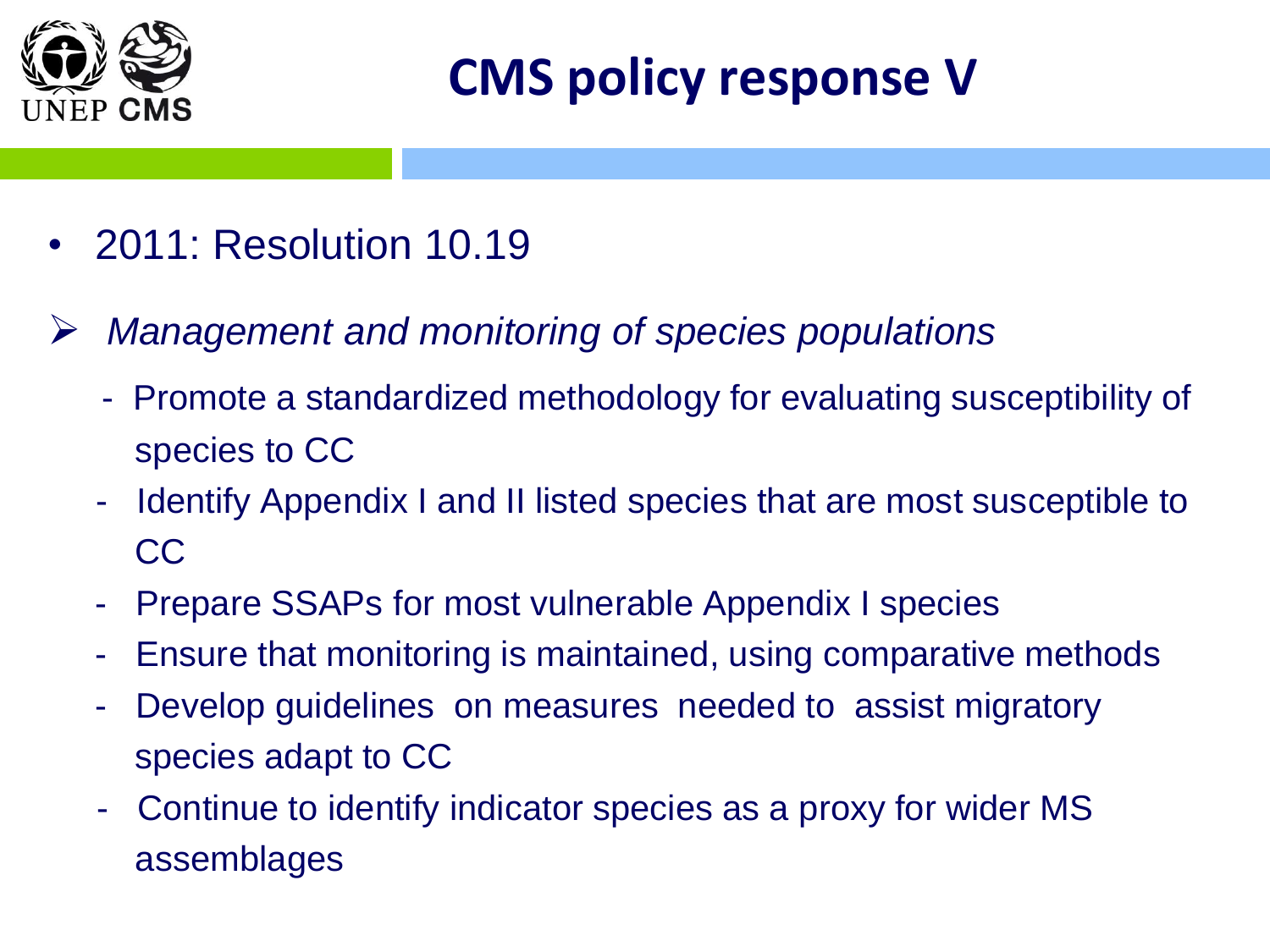

### **CMS policy response VI**

- *Critical sites and ecological networks*  In relation to the implementation of Res. 10.3 on ecological networks
	- *-* Ensure that sites are sufficiently large, holding a variety of habitats and topography
	- Strengthen the physical and ecological connectivity between sites, permitting dispersal and colonization when species distribution shift
	- Consider the designation of seasonal protected areas in areas where MS occur at critical stages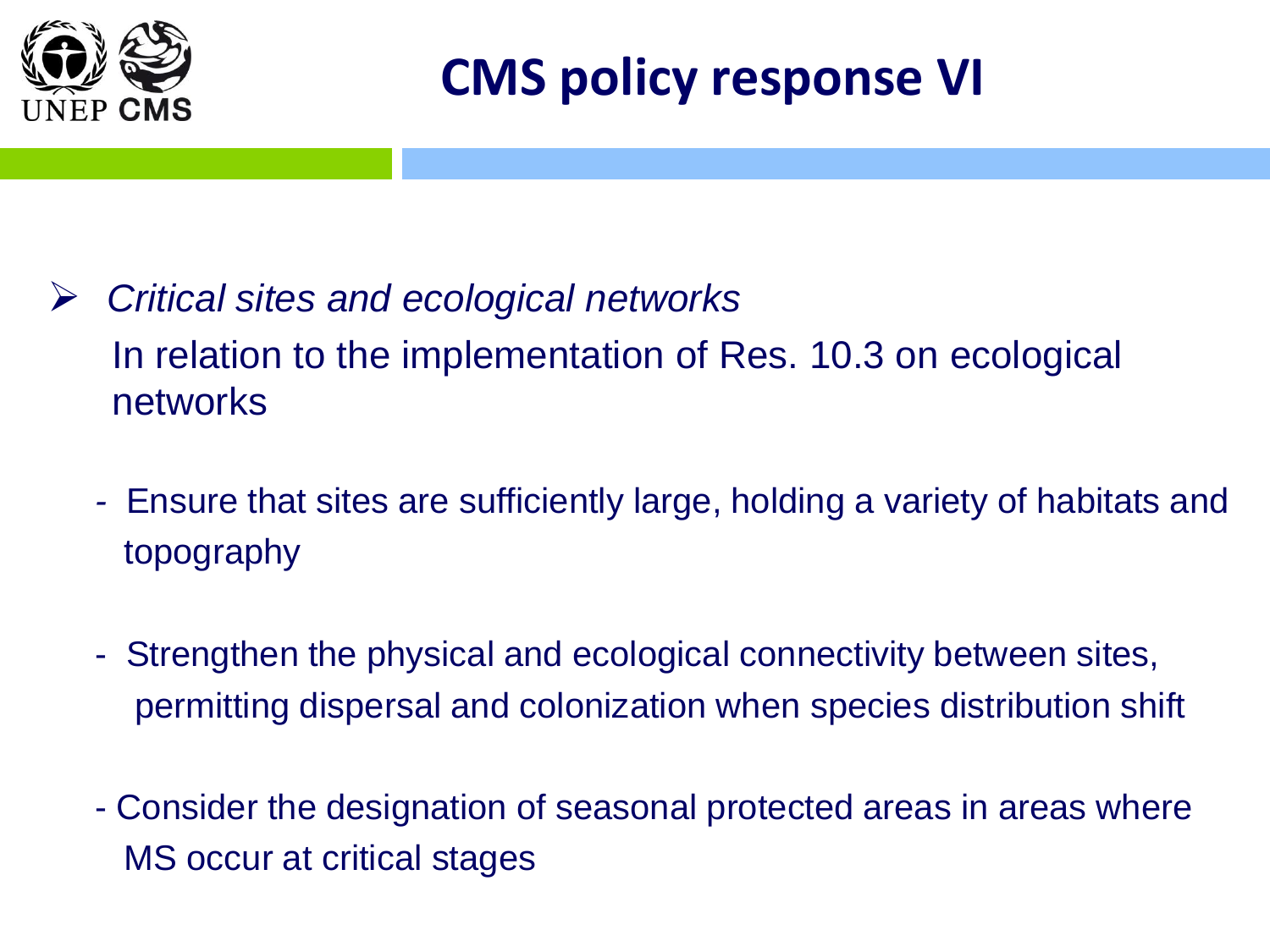

# **CMS policy response VII**

- *Climate change mitigation and adaptation, and land use planning*
	- Evaluate and reduce the additional impacts on migratory species resulting from changes in human behaviour due to CC (the socalled "tertiary effects") eg, increased shipping in the Arctic
	- Promote the development of appropriate environmental safeguards and SEA and EIA for mitigation and adaptation measures (windfarms, etc)
	- Develop environmental sensitivity and zoning maps to prevent impacts of mitigation projects on migratory species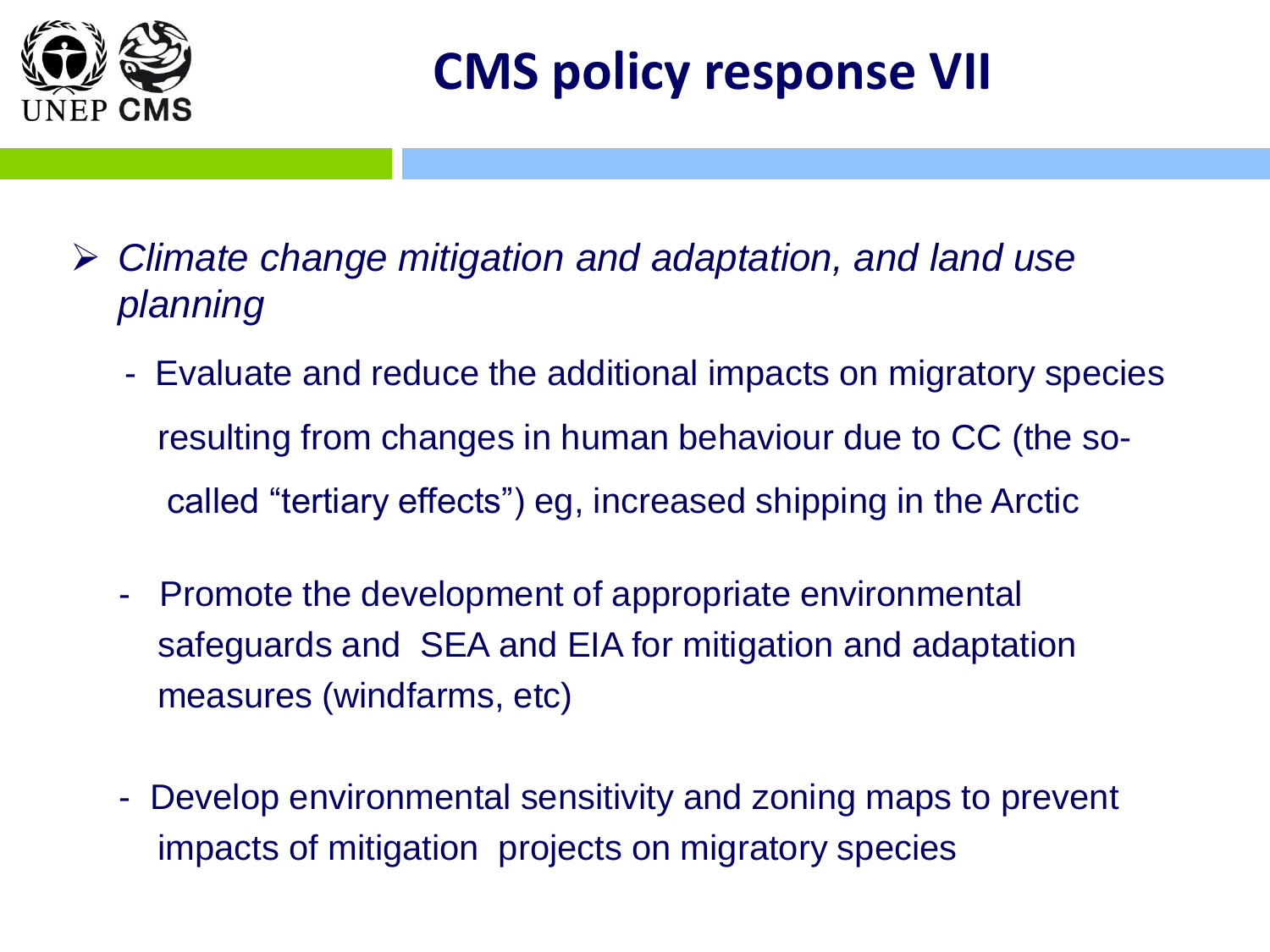

### **CMS policy response VIII**

#### *Capacity building*

- Pursue capacity building initiatives to support implementation of the CMS climate change mandate

- Promote the publication of scientific literature in order to ensure that Parties have access to the best available scientific information on which to base CC related decisions relevant to migratory species

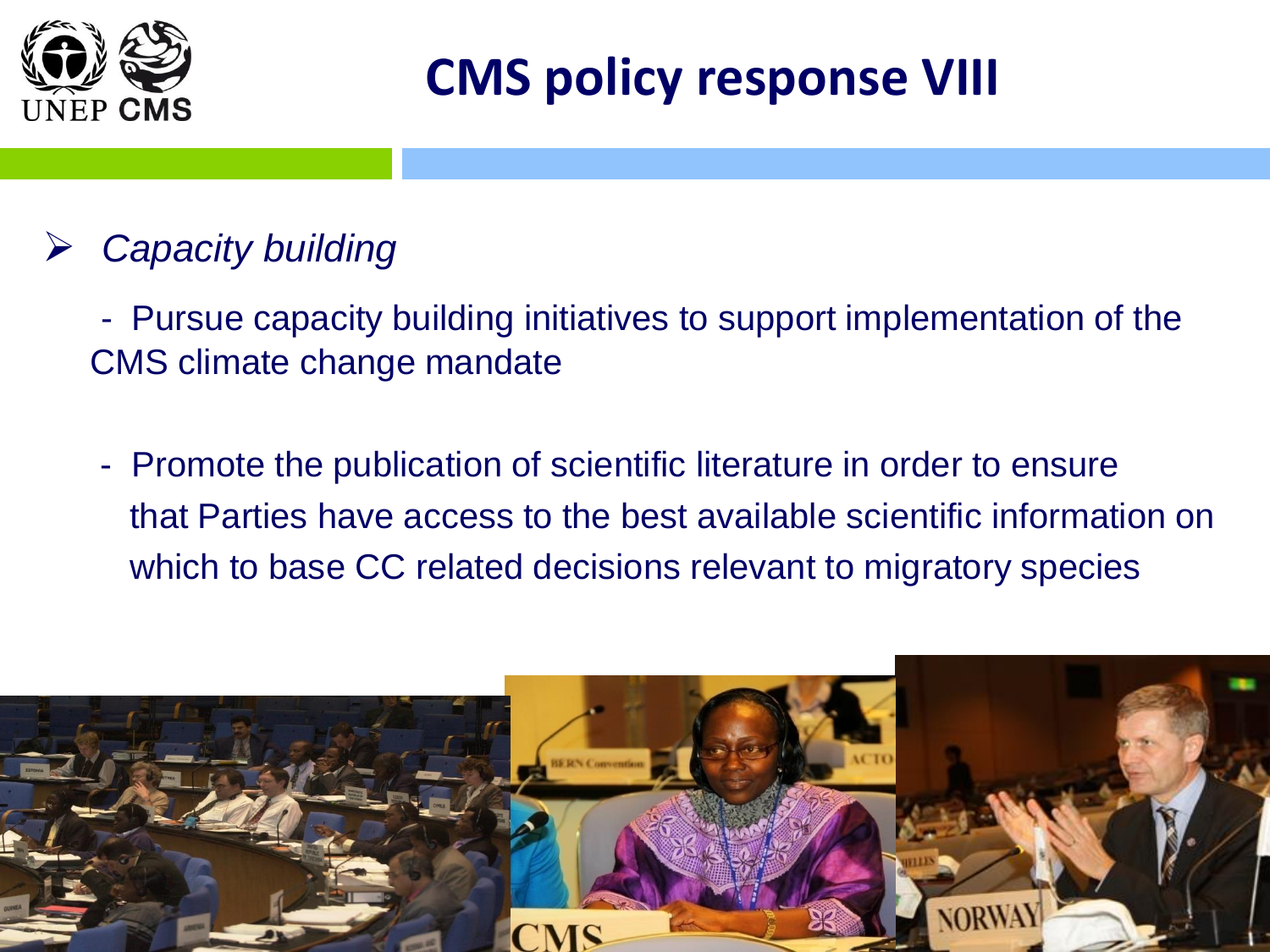

# **CMS policy response IX**

- *Cooperation and implementation*
	- Establish the position of COP-appointed councillor for CC
	- CMS Focal Points and Scientific Councillors to provide support and to develop joint solutions with national UNFCCC Focal Points
	- Promote synergies and joint projects with CBD, UNFCCC, UNCCD, the Ramsar and Bern Conventions, the IWC and other international instruments
	- Include conservation measures in national climate change strategies, NBSAPs and other relevant processes **CMS COP10 Norway**

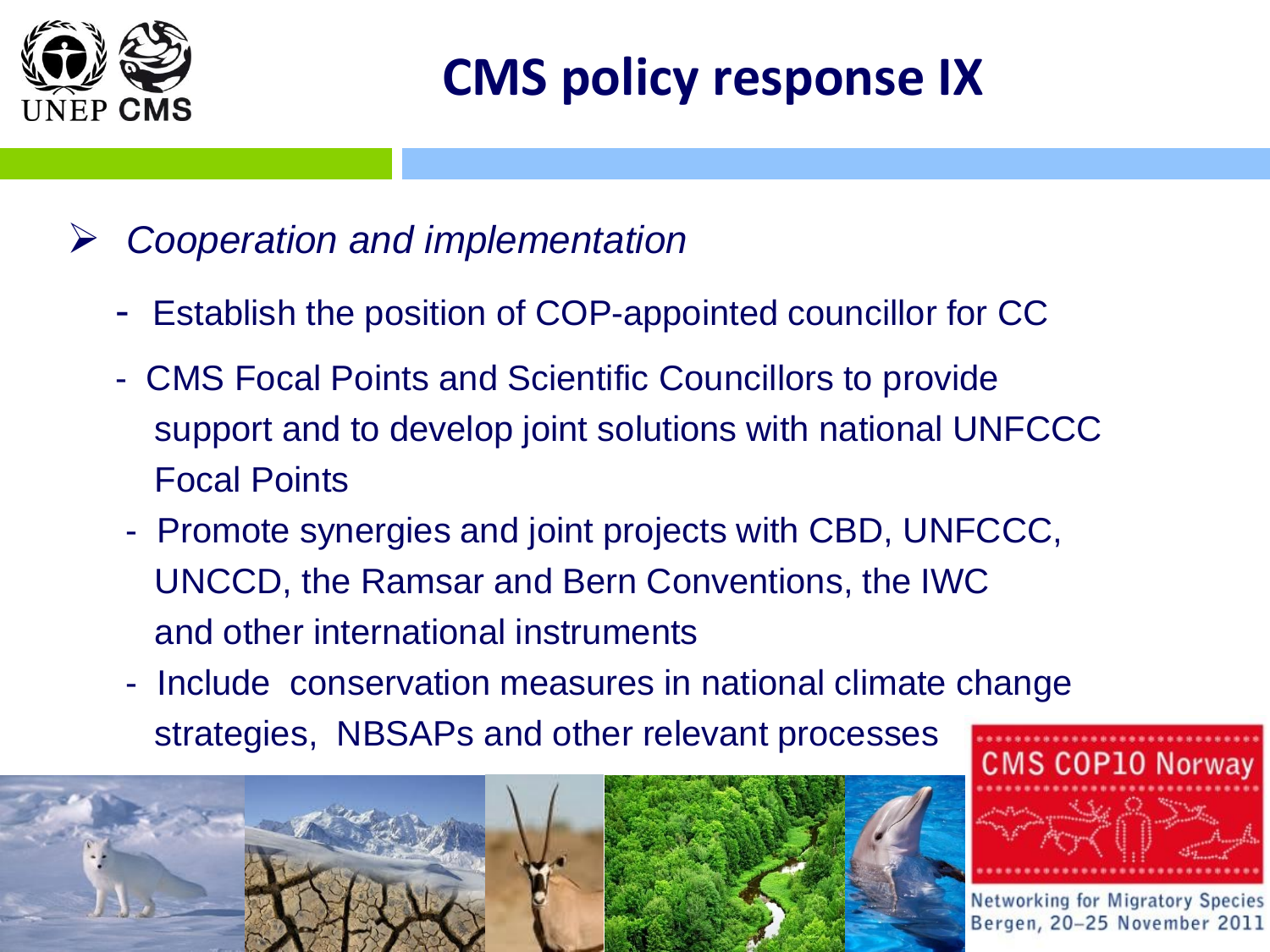

**CMS policy response X** 

April 2014 Costa Rica UNEP/CMS Technical Workshop: Towards a CMS Programme of Work on Climate Change

- Developed a draft "Programme of Work on Climate Change and Migratory Species"
- Discussed elements of a COP11 resolution on CC, including an interpretation of the CMS definition of "favourable conservation status" in the light of CC

November 2014 CoP11 Quito, Ecuador

Resolution 11.26 Adopted "Programme of Work on Climate Change and Migratory Species"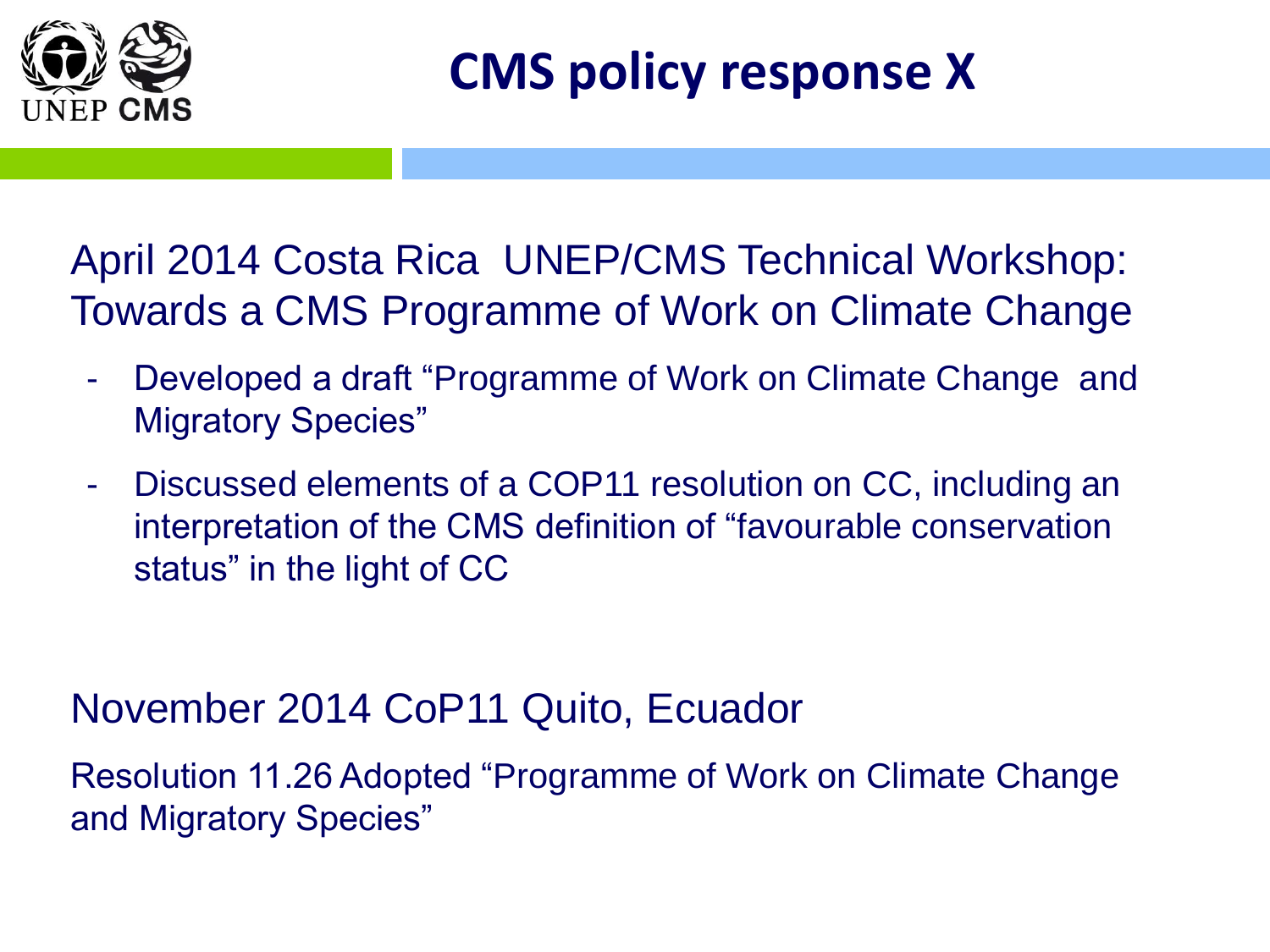

#### **The Programme of Work**

- A holistic approach
- Global level
- Focusses on the key problems and issues
- Requires resources
- Require partnership and coordination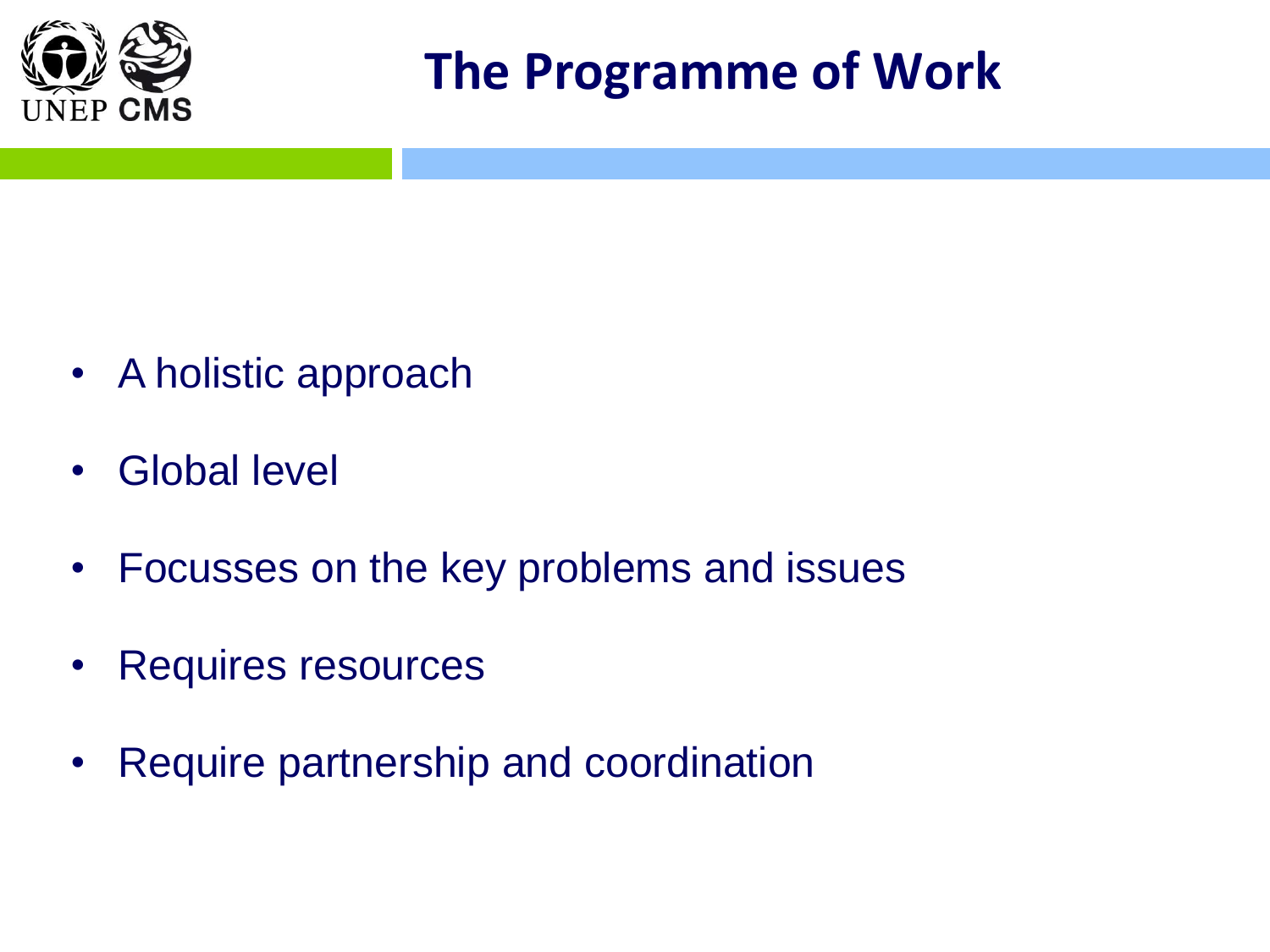

# **The Programme of Work - Contents**

- Measures to facilitate species adaptation in response to climate change
- Vulnerability assessment
- Monitoring and research
- Climate change mitigation, human adaptation, and land use planning
- Knowledge exchange and capacity building
- Cooperation and implementation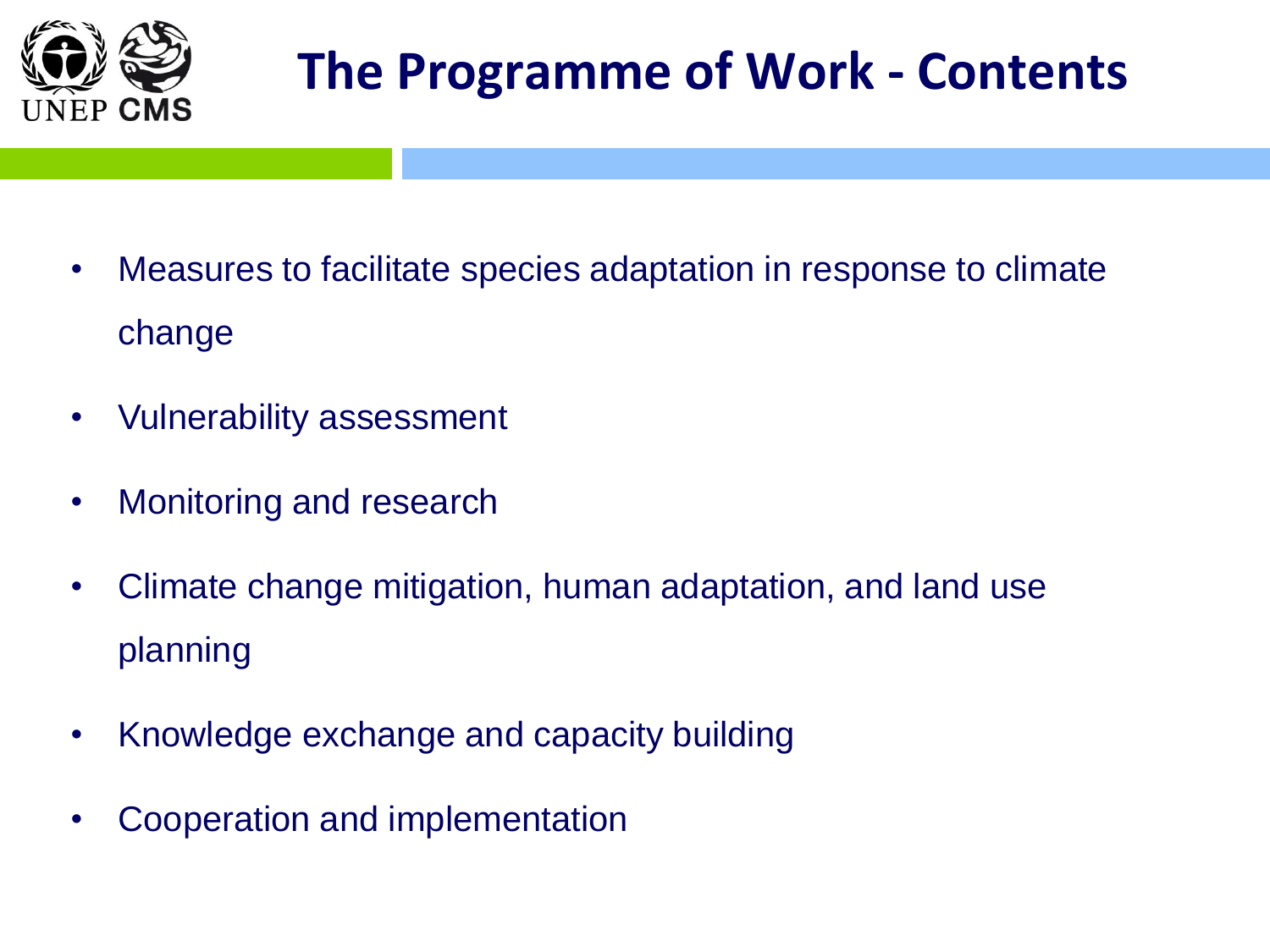

#### **Challenges to deliver the PoW**

- Challenge 1 To communicate: science-policy
- Challenge 2 To take a holistic view
- Challenge 3 To use existing science
- Challenge 4 To prioritise
- Challenge 5 Focus on and to take action